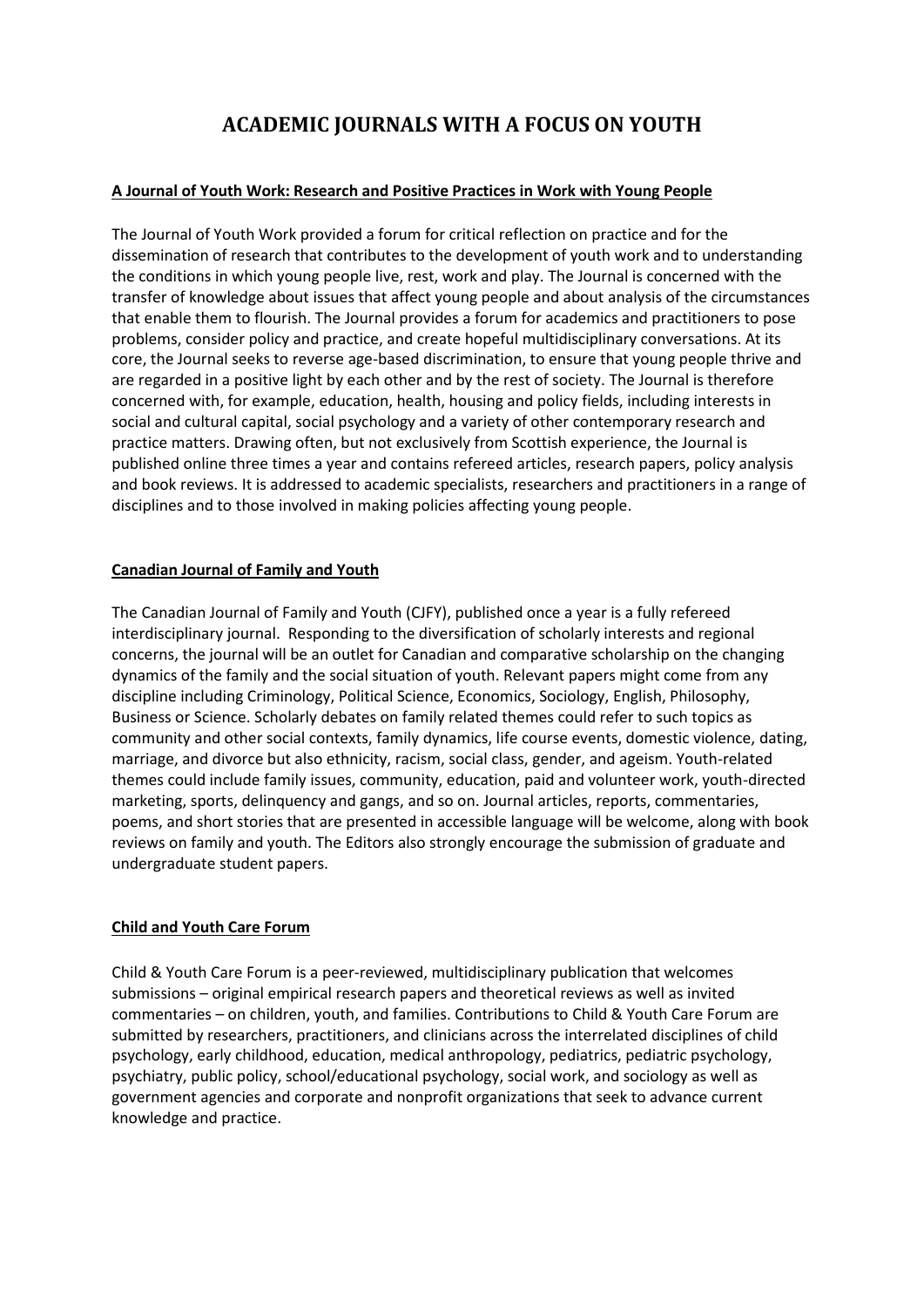# **[Child and Youth Care Work](http://www.naccw.org.za/) – South Africa**

Child and Youth Care Work is the journal of the National Association of Child Care Workers; which has been working to promote optimal standards of care for orphaned, vulnerable and at-risk children in South Africa.

# **[Children and Youth Services Review](https://www.journals.elsevier.com/children-and-youth-services-review)**

Children and Youth Services Review is an interdisciplinary forum for critical scholarship regarding service programs for children and youth.

# **[Children, Youth and Environments](http://cyenetwork.org/)**

The CYE journal is a peer-reviewed, multi-disciplinary, online journal, highlighting the physical environments where children and youth live, learn, work and play. The journal values the capacity of children and young people to meaningfully participate in the processes that shape their lives, and publishes papers from distinct viewpoints, varied approaches, and diverse cultures and regions around the world.

# **[Child and Youth Services](http://www.tandfonline.com/loi/wcys20)**

Child & Youth Services is an international academic journal devoted to advancing knowledge and thinking about relational engagement with children, youth, their families, and communities. Recognizing that children and youth, no matter what challenges they may face, are citizens of the world, the journal is a forum for dialogue among the international community of scholars and practitioners concerned with the lives of young people.

# **[Commonwealth Youth and Development Journal](http://journals.co.za/content/journal/cydev)**

Commonwealth Youth and Development is a multidisciplinary biannual publication that seeks to promote understanding of, and impetus for, the empowerment of the youth which will enable them to play a crucial and constructive role in the development of their communities. It recognises the importance of the youth and youth workers in developing countries and seeks to promote the professionalisation of youth work. The journal is aimed at students, academics, practitioners and policymakers in the field of youth and development. It publishes research and writing by academics and practitioners, providing a platform for rigorous debate about policies, programmes and processes. Contributions focus on the developing world and have international, regional or national focus, and are in the form of research findings, work in progress, notes from the field, case studies, interviews and book reviews. Commonwealth Youth and Development has a dynamic international editorial board in which the Pan Commonwealth Office and eight universities.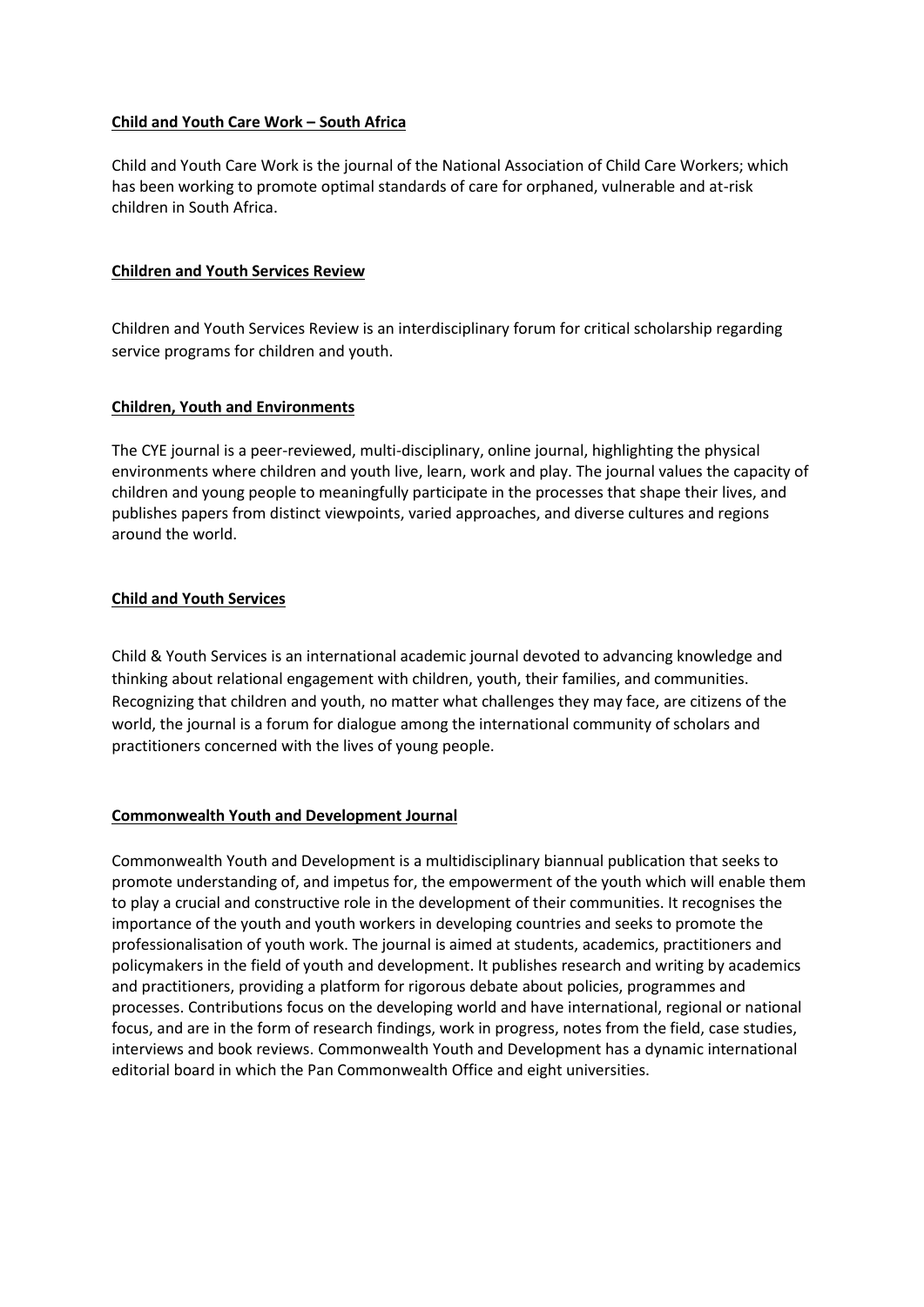# **[International Journal of Adolescence and Youth](http://www.tandfonline.com/loi/rady20)**

International Journal of Adolescence and Youth aims to identify, examine and compare particular issues, problems and policies related to adolescents and youth throughout the world. Subject areas covered include psychological growth and development, health and medical care, delinquency, social policy, employment and unemployment, education and training, spiritual and physical development, leisure, family relationships, sex education, homelessness. The Journal will be of interest to researchers in those areas, university and other higher education institutions, as well as to international, central and local government and voluntary organizations and field work agencies.

# **[International Journal of Child, Youth and Family Studies](http://journals.uvic.ca/index.php/ijcyfs)**

The International Journal of Child, Youth and Family Studies (IJCYFS) is a peer reviewed, open access, interdisciplinary, cross-national journal that is committed to scholarly excellence in the field of research about and services for children, youth, families and their communities.

# **Journal of [Adolescent](http://scholar.utc.edu/jafh/) and Family Health**

The Journal of Adolescent and Family Health promotes positive adolescent and family health through the publication of original articles. The journal makes a unique attempt at providing an interdisciplinary forum that mixes clinical innovation, practice wisdom, and theory, with academic rigor and excellence. The journal publishes articles that helping professionals and the public find relevant and the academic community finds credible.

#### **[Journal of Adolescent Research](http://journals.sagepub.com/home/jar)**

The aim of the Journal of Adolescent Research is to publish informative and dynamic articles from a variety of disciplines that focus on development during adolescence (ages 10 to 18) and early emerging adulthood (18-22). We are particularly interested in papers that use mixed-methods, systematically combining qualitative and quantitative data and analyses. We also seek rigorous qualitative research using a variety of strategies including ethnography, in-depth interviews, case studies, photo elicitation, and the like. Our goal is to expand upon the understanding of a diverse range of experiences of adolescents and emerging adults across a variety of contexts.

#### **[Journal of LGBT Youth](http://www.tandfonline.com/toc/wjly20/current)**

The Journal of LGBT Youth is the interdisciplinary forum dedicated to improving the quality of life for lesbian, gay, bisexual, transgender, and questioning youth. This quarterly journal presents peerreviewed scholarly articles, practitioner-based essays, policy analyses, and revealing narratives from young people. This invaluable resource is committed to advancing knowledge about, and support of, LGBT youth. The wide-ranging topics include formal and non-formal education; family; peer culture; the media, arts, and entertainment industry; religious institutions and youth organizations; health care; and the workplace.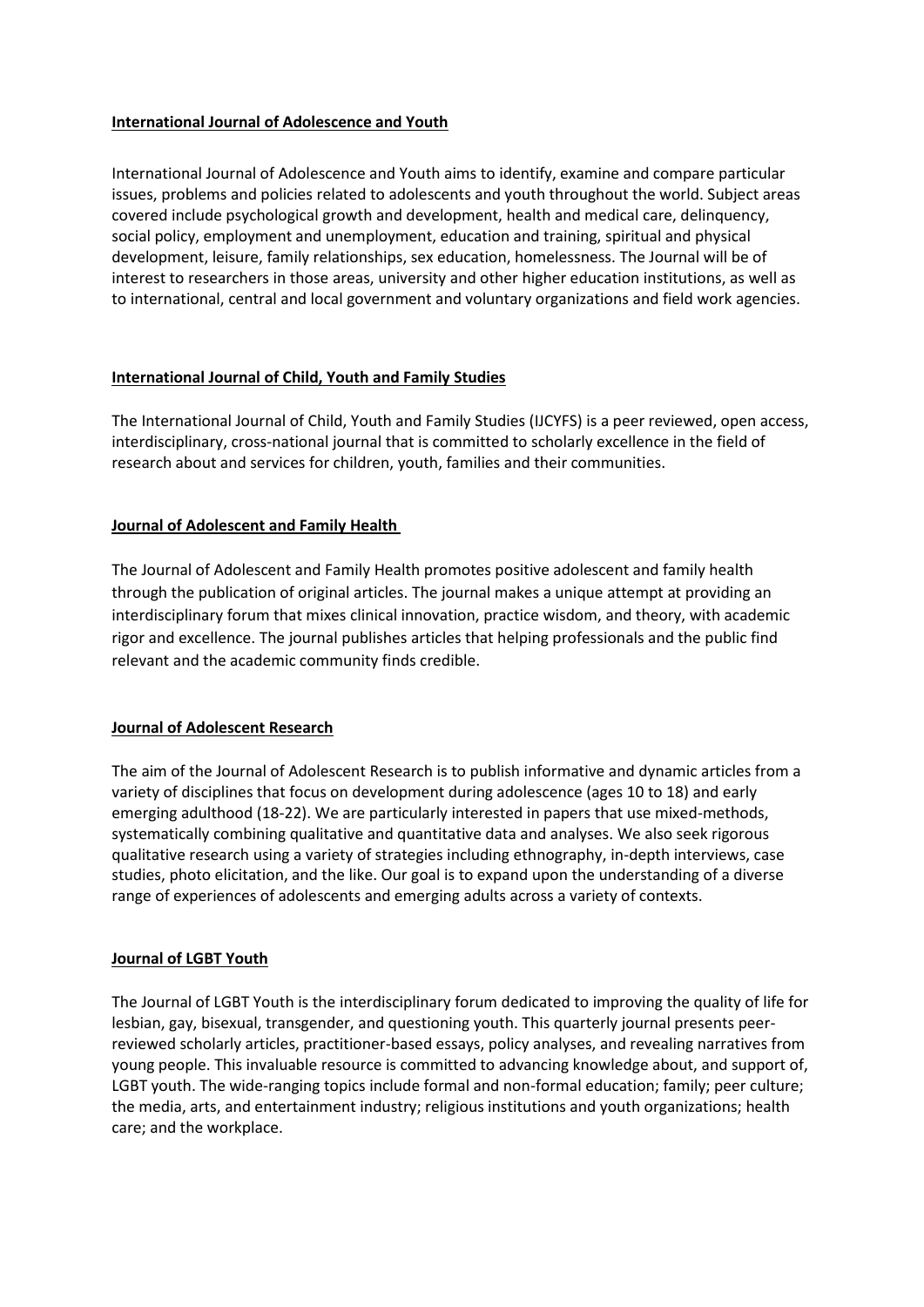#### **[Journal of Research on Adolescence](http://www.s-r-a.org/journal-research-adolescence/about-jra)**

The Journal of Research on Adolescence (JRA) presents methodological and theoretical papers of the highest standards of scholarship. Studies are featured that use diverse methods including multivariate, longitudinal, demographic, clinical, ethnographic, and experimental analyses. Crossnational, cross-cultural, and studies of gender, ethnic, and racial diversity are of particular interest. Members of SRA receive online access to the Journal, which is published four times per year, and are encouraged to submit original papers for peer review and publication.

# **[Journal of Youth and Adolescence](http://www.springer.com/psychology/child+%26+school+psychology/journal/10964)**

Journal of Youth and Adolescence provides a single, high-level medium of communication for psychologists, psychiatrists, biologists, criminologists, educators, and professionals in many other allied disciplines who address the subject of youth and adolescence. The journal publishes papers based on quantitative analyses, theoretical papers, and comprehensive review articles. The journal especially welcomes empirically rigorous papers that take policy implications seriously. Research need not have been designed to address policy needs, but manuscripts must address implications for the manner society formally (e.g., through laws, policies or regulations) or informally (e.g., through parents, peers, and social institutions) responds to the period of youth and adolescence.

# **[Journal of Youth and Theology](http://iasym.net/wp3/journal-of-youth-and-theology/)**

The *Journal of Youth and Theology* is an international peer-reviewed academic journal developed and originally published by the IASYM, now published by Brill. The journal aims at furthering the academic study and research of youth and youth ministry, and the formal teaching and training of youth ministry. The academic efforts are rooted in the Christian theological tradition and ecumenical. The scope of the journal is to serve scholarship in the broad field of children, youth, faith, church, theology and culture. Research articles in the journal mainly have theology (both practical, systematic and biblical theology) as a core discipline. At the same time, contributions are often interdisciplinary, which implies theological reflection combined with e.g. pedagogical, sociological or psychological perspectives.

# **[Journal of Youth Development](http://jyd.pitt.edu/ojs/index.php/jyd)**

The Journal of Youth Development, an open-source, peer-reviewed, quarterly online publication dedicated to advancing youth development practice and research. JYD serves applied researchers and evaluators as well as practitioners who work in youth-serving organizations or the intermediaries that support them. JYD is the official journal of two of the largest professional associations for those working with and on behalf of young people, the National Association of Extension 4-H Agents (NAE4-HA) and the National Afterschool Association (NAA).

#### **[Journal of Youth Studies](http://www.tandfonline.com/action/journalInformation?show=aimsScope&journalCode=cjys20)**

Journal of Youth Studies is an international scholarly journal devoted to a theoretical and empirical understanding of young people's experiences and life contexts. Rapidly changing socio-economic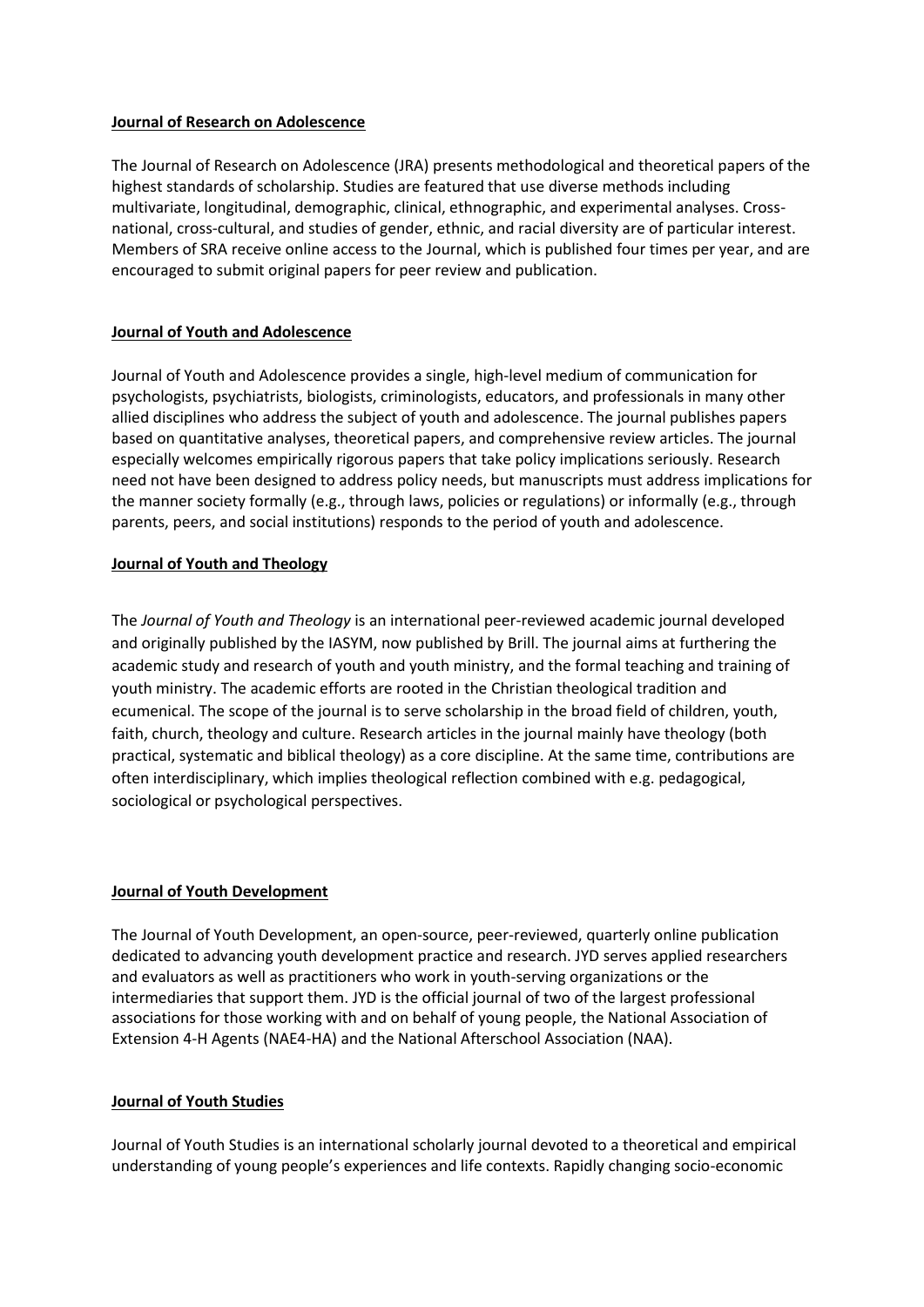circumstances have had important implications for young people: new opportunities have been created, but the risks of marginalisation and exclusion have also become significant. Launched in 1998, the Journal of Youth Studies has established itself as the leading multidisciplinary journal for academics with interests relating to youth and young adulthood.

# **[Latin American Review of Social Sciences, Childhood and Youth](http://www.scielo.org.co/scielo.php?script=sci_serial&pid=1692-715X&lng=es&nrm=iso)**

The Latin American Journal in Social sciences, Childhood and Youth is a half-yearly publication that presents research and inter- and transdisciplinary meta-analysis, in order to advance the debate and knowledge about the Colombian and Latin American childhood and youth.

# **[New Directions for Youth Development](http://www.pearweb.org/ndyd/index.html)**

New Directions for Youth Development: Theory, Practice, and Research is a quarterly publication focusing on contemporary issues challenging the field of youth development. A defining focus of the journal is the relationship among theory, research, and practice. In particular, NDYD is dedicated to recognizing resilience as well as risk, and healthy development of our youth as well as the difficulties of adolescence. The journal is intended as a forum for provocative discussion that reaches across the worlds of academia, service, philanthropy, and policy.

# **[Preventing School Failure: Alternative Education for Children and Youth](http://www.tandfonline.com/loi/vpsf20)**

Preventing School Failure provides a forum in which to examine critically emerging and evidencebased practices that are both data driven and practical for children and youth in general and alternative education systems. Authors are afforded the opportunity to discuss and debate critical and sometimes controversial issues that affect the education of children and adolescents in various settings. Preventing School Failure is a peer-reviewed academic journal for administrators, educators, mental health workers, juvenile justice and corrections personnel, day and residential treatment personnel, staff-development specialists, teacher educators, and others. Our goal is to share authoritative and timely information with a wide-ranging audience dedicated to serving children and adolescents in general education, special education, and alternative education programs.

# **[Reclaiming Children and Youth](http://reclaimingjournal.com/)**

"Practical," "powerful," and "positive," this journal continues to provide concise, informative articles from leading educators and youth workers.

# **[Relational Child and Youth Care Practice](http://www.cyc-net.org/Journals/rcycp/index.html)**

Formerly the Journal of Child and Youth Care, this journal focusses on all aspects of youth work, and the care and protection of children and young people.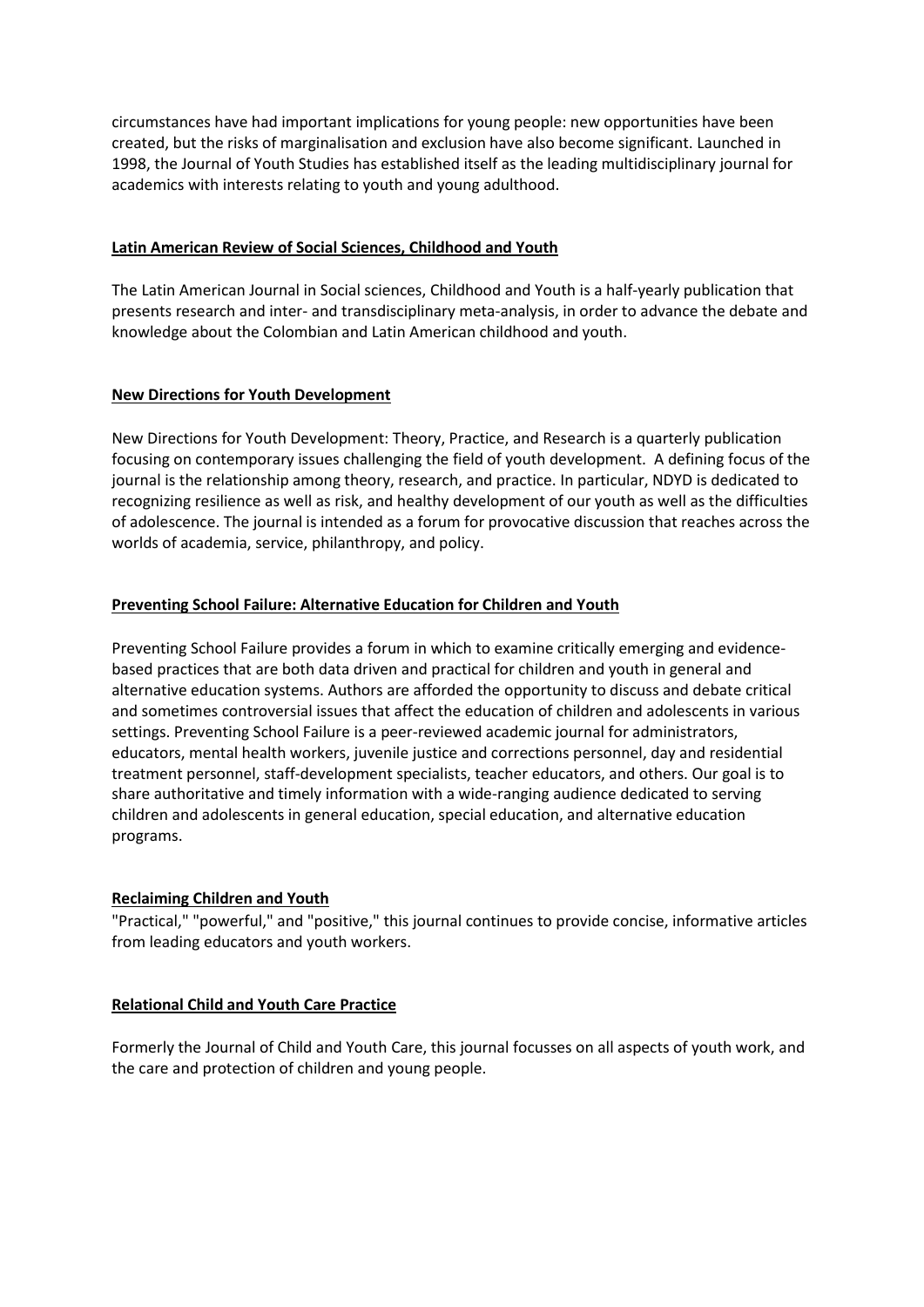# **[Residential Treatment for Children](http://www.tandfonline.com/action/aboutThisJournal?show=aimsScope&journalCode=wrtc20) & Youth**

Residential Treatment for Children & Youth is a peer-reviewed journal and the official journal of the American Association of Children's Residential Centers (AACRC), the leading US professional organization in the field of residential care for children and youth. Residential Treatment for Children & Youth aims to be a bridge between research, theory and practice / policy, providing guidance and direction to residential care providers and practitioners to improve services for vulnerable children and youth in child welfare, mental health and juvenile justice systems.

# **[Sociological Studies of Children and Youth](http://www.emeraldinsight.com/series/ssch)**

The series provides an outlet for social scientists whose reports on their work with children or youth may not 'fit' in traditional academic journals due to the length of their pieces or for other reasons.

# **[Vulnerable Children and Youth Studies](http://www.tandfonline.com/loi/rvch20)**

Vulnerable Children and Youth Studies is an essential peer-reviewed journal analyzing vulnerability in childhood from a scholarly and experiential perspective so that learning and good practice can be discussed and disseminated with the ultimate goal of improving the lives of children. The focus includes psychological, sociological, health, gender, cultural, economic, and educational aspects of children and adolescents in developed and developing countries.

#### **Voluntaris – [Journal of Volunteer Services](https://voluntariszff.wordpress.com/)**

Voluntaris aims to combine scientific and applied perspectives on volunteer services. The 1st volume is scheduled for 2013. The editors want to foster international academic exchange on volunteer services, volunteerism, citizenship service and related topics.

#### **Young – [Nordic Journal of Youth Research](https://us.sagepub.com/en-us/nam/young/journal201637#tabview=title)**

YOUNG is an international scholarly journal of youth research, which seeks to publish innovative and outstanding theoretical, textual, and empirical research on the life situation of young people. The journal has an interdisciplinary profile and welcomes original articles that integrate perspectives from different approaches and research traditions. The aim of YOUNG is to bring young people's experiences to the centre of analysis with a view to strengthening and promoting multidisciplinary, contemporary and historical youth research with an international perspective. The journal is a forum for critical discussion and encourages submission of papers from all countries and contexts.

#### **[Youth & Policy](http://www.youthandpolicy.org/journal/)**

Youth and Policy Journal was founded in 1982 to offer a critical space for the discussion of youth policy and youth work theory and practice.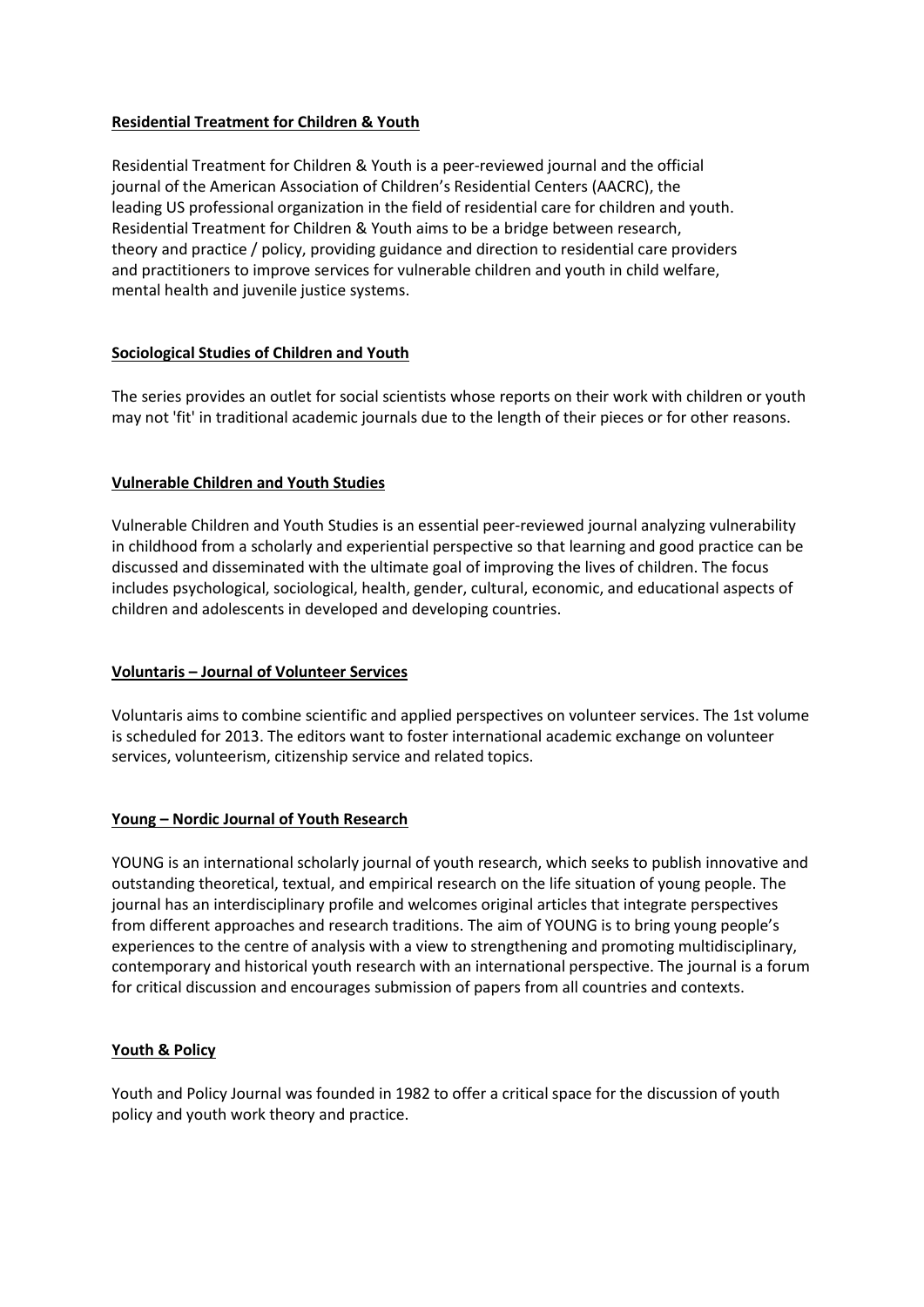## **[Youth and Society](https://uk.sagepub.com/en-gb/eur/youth-society/journal200812#tabview=title)**

Youth & Society is a multidisciplinary peer-reviewed journal that focuses on issues related to the 10- 24 year old population. We are interested in both U.S. and global adolescent populations. Although the adolescent period is the focus of the journal, transitional issues from childhood to adolescence and from adolescence to adulthood are also of interest. Relevant topics include a wide array of issues ranging from individual level factors to policy concerns pertinent to adolescence. We are particularly interested in the social, contextual, and political factors that influence healthy and harmful adolescent development. We are open to a range of both quantitative and qualitative methodologies.

# **[Youth Voice Journal](https://youthvoicejournal.com/)**

*Youth Voice Journal* (YVJ) is an international, multidisciplinary, peer reviewed journal that publishes theoretical contributions and empirical studies on issues affecting young people worldwide. The Journal encourages submissions from young researchers and young people and it is particularly interested in publishing papers, reviews and commentaries exploring the youth-led method of evidence gathering.

# **[Youth Justice: An International Journal](http://journals.sagepub.com/home/yjj)**

Youth Justice is an international, peer-reviewed journal that engages with the analyses of juvenile/youth justice systems, law, policy and practice around the world. It contains articles that are theoretically informed and/or grounded in the latest empirical research.

#### **[Youth Media Reporter](http://www.youthmediareporter.org/)**

Welcome to the Youth Media Reporter--an open access, peer-reviewed professional journal for scholars, practitioners and others who develop, organize, teach, study and support youth media practices and programs. YMR includes research articles, descriptive case studies, brief reports from the field, and reviews of scholarship, technologies, conferences and other events related to the practices, pedagogies, and analysis of youth media. The journal focuses particular attention on the implications of media making for empowering young people's identities, agency, voice, and civic action.

#### **[Youth Studies Ireland](http://youthworkireland.ie/youth-work-centre/youth-studies-ireland-journal)**

Youth Studies Ireland is the first professional youth studies journal to be published in Ireland and was established in 2006. The journal, represented the coming together of people interested in youth affairs throughout the island of Ireland.

#### **[Youth Studies Australia](http://acys.info/publications/ysa/)**

Youth Studies Australia was a peer-reviewed journal that for 32 years provided interdisciplinary, research-based information and analysis on issues affecting Australians from early adolescence to